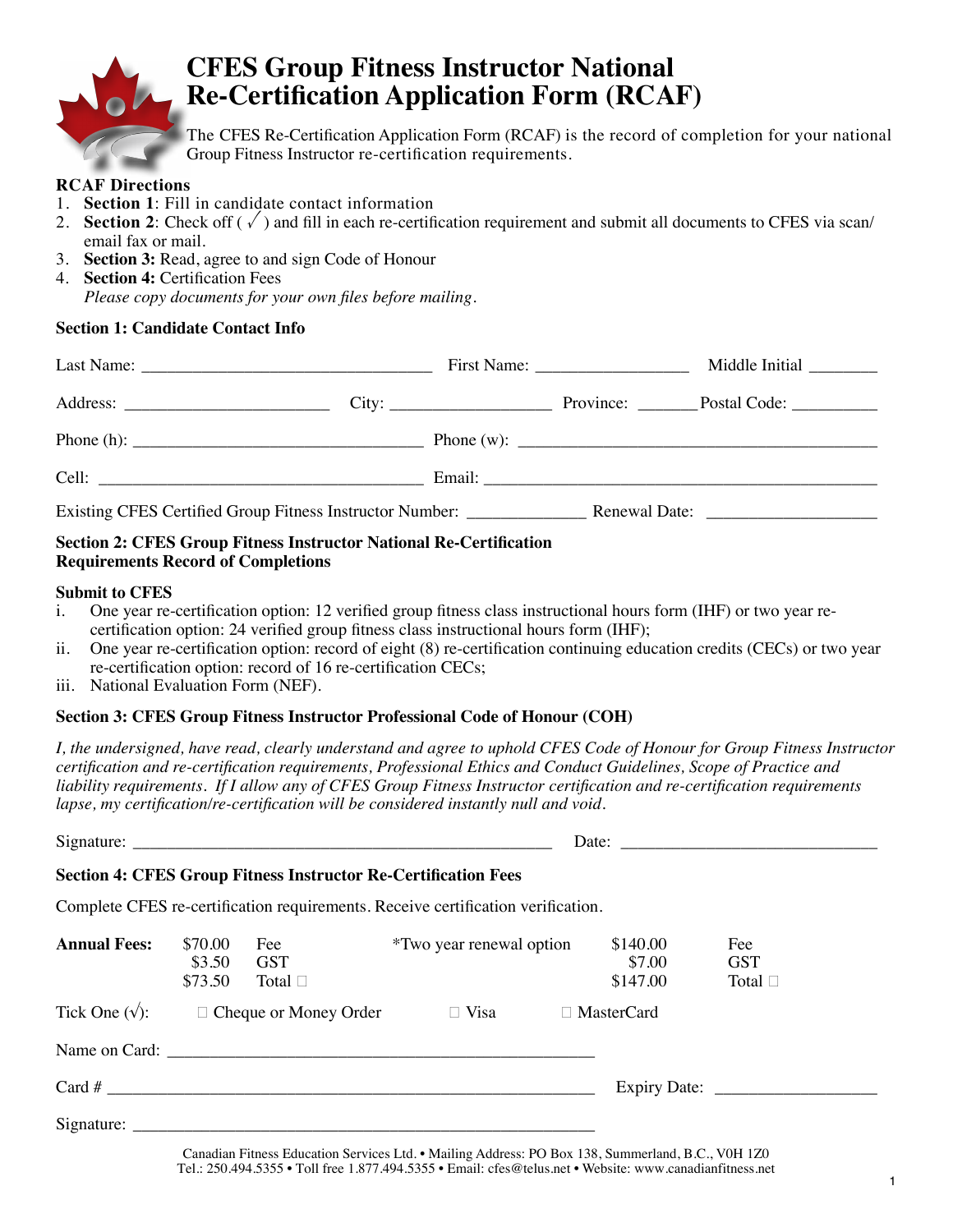## **CFES National Group Fitness Instructor Re- Certification Evaluation Form (NEF)**

This form is required for re-certification completion and is confidential. Please submit with all required re-certification forms as directed on Re-Certification Application Form.

The CFES program goal is to provide professional excellence and national consistency for all involved. CFES appreciates your time and honest feedback about CFES recognized re-cert programs you attended and re-cert requirements regarding delivery, leadership skill, knowledge advancement and re-certification experience overall. In the box beside each statement below, please provide a numbered ranking on a scale from 1 to 4  $[1 =$  Unacceptable to 4 = Excellent, beyond professional expectations], the name of your educator or skills assessment evaluator and provide comments. Thank you.

| Please Rank Course and Requirements Below 1 to 4<br>$2 = N$ eeds Improvement $3 = Good$<br>$1 =$ Unacceptable |  | <b>Add Comments</b><br>$4$ = Excellent |  |  |  |  |
|---------------------------------------------------------------------------------------------------------------|--|----------------------------------------|--|--|--|--|
| <b>CFES recognized re-cert program</b> (provide name of facilitator, program and add comments)                |  |                                        |  |  |  |  |
|                                                                                                               |  |                                        |  |  |  |  |
|                                                                                                               |  |                                        |  |  |  |  |
| <b>CFES national re-cert requirements</b>                                                                     |  |                                        |  |  |  |  |
|                                                                                                               |  |                                        |  |  |  |  |
|                                                                                                               |  |                                        |  |  |  |  |
|                                                                                                               |  |                                        |  |  |  |  |
|                                                                                                               |  |                                        |  |  |  |  |
| <b>CFES Services</b>                                                                                          |  |                                        |  |  |  |  |
|                                                                                                               |  |                                        |  |  |  |  |
|                                                                                                               |  |                                        |  |  |  |  |
|                                                                                                               |  |                                        |  |  |  |  |
|                                                                                                               |  |                                        |  |  |  |  |
|                                                                                                               |  |                                        |  |  |  |  |
|                                                                                                               |  |                                        |  |  |  |  |
| What re-cert programs would you like CFES to offer? ____________________________                              |  |                                        |  |  |  |  |
|                                                                                                               |  |                                        |  |  |  |  |
|                                                                                                               |  |                                        |  |  |  |  |

**How may we service your instructor certification professional needs more effectively?** 

 $\mathcal{L}_\text{max}$  , and the contribution of the contribution of the contribution of the contribution of the contribution of the contribution of the contribution of the contribution of the contribution of the contribution of t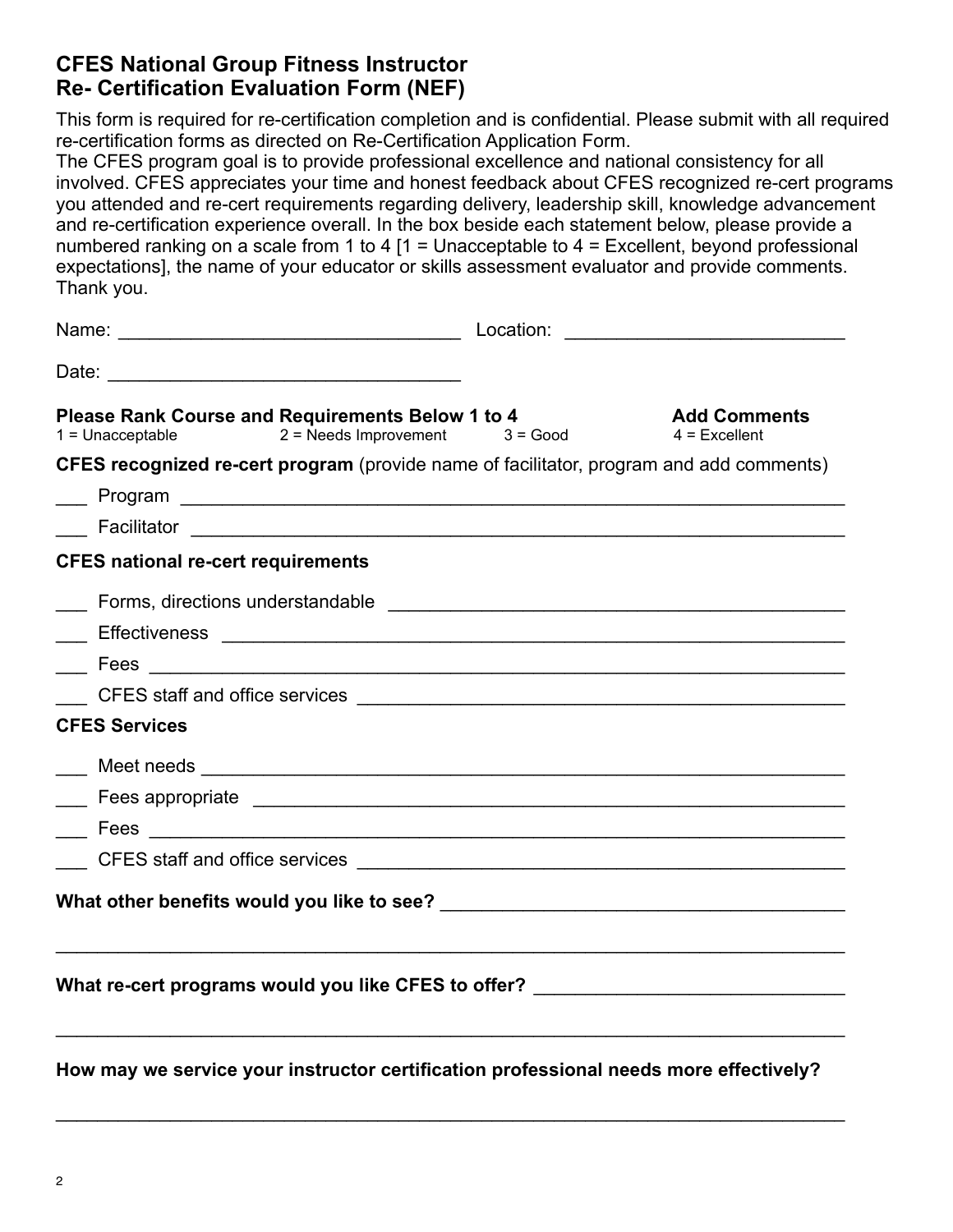## **CFES National Group Fitness Instructor Re-Certification Instructional Hours Form (IHF)**

Please fill in and copy this required form for CFES instructor re-certification. Submit to CFES office by scan/email, fax or mail. To retain your CFES Certification please teach 12 complete (45 - 60 minutes) Group Fitness programs per year and have your supervisor sign as your witness declaring you did teach the program. Signature and contact info required. Your signed Professional Code of Honour is your word.

|     |                     | Location   Program Name   Class Date                                                                                                                                                                                                 |                                                                                                                        |  |  | Supervisor Signature and Contact # |  |  |
|-----|---------------------|--------------------------------------------------------------------------------------------------------------------------------------------------------------------------------------------------------------------------------------|------------------------------------------------------------------------------------------------------------------------|--|--|------------------------------------|--|--|
|     | 1. $\qquad \qquad$  |                                                                                                                                                                                                                                      |                                                                                                                        |  |  |                                    |  |  |
|     |                     | 2. $\qquad \qquad$                                                                                                                                                                                                                   | the control of the control of the control of the control of the control of                                             |  |  |                                    |  |  |
|     | 3.                  |                                                                                                                                                                                                                                      |                                                                                                                        |  |  |                                    |  |  |
|     | 4.                  | <u> 1980 - Andrea Branden, amerikansk politik (</u>                                                                                                                                                                                  | <u> 1980 - Jan Barat, mark et al. 1980 - Anna anno 1980 - Anna anno 1980 - Anna anno 1980 - Anna anno 1980 - Anna </u> |  |  |                                    |  |  |
|     | 5.                  | <u> 1980 - Jan Stein Stein Stein Stein Stein Stein Stein Stein Stein Stein Stein Stein Stein Stein Stein Stein Stein Stein Stein Stein Stein Stein Stein Stein Stein Stein Stein Stein Stein Stein Stein Stein Stein Stein Stein</u> |                                                                                                                        |  |  |                                    |  |  |
|     |                     |                                                                                                                                                                                                                                      |                                                                                                                        |  |  |                                    |  |  |
|     | 6.                  |                                                                                                                                                                                                                                      |                                                                                                                        |  |  |                                    |  |  |
|     | 7.                  |                                                                                                                                                                                                                                      |                                                                                                                        |  |  |                                    |  |  |
|     | 8.                  |                                                                                                                                                                                                                                      |                                                                                                                        |  |  |                                    |  |  |
| 9.  |                     |                                                                                                                                                                                                                                      |                                                                                                                        |  |  |                                    |  |  |
|     | 10.                 |                                                                                                                                                                                                                                      |                                                                                                                        |  |  |                                    |  |  |
|     | 11. $\qquad \qquad$ |                                                                                                                                                                                                                                      |                                                                                                                        |  |  |                                    |  |  |
| 12. |                     |                                                                                                                                                                                                                                      |                                                                                                                        |  |  |                                    |  |  |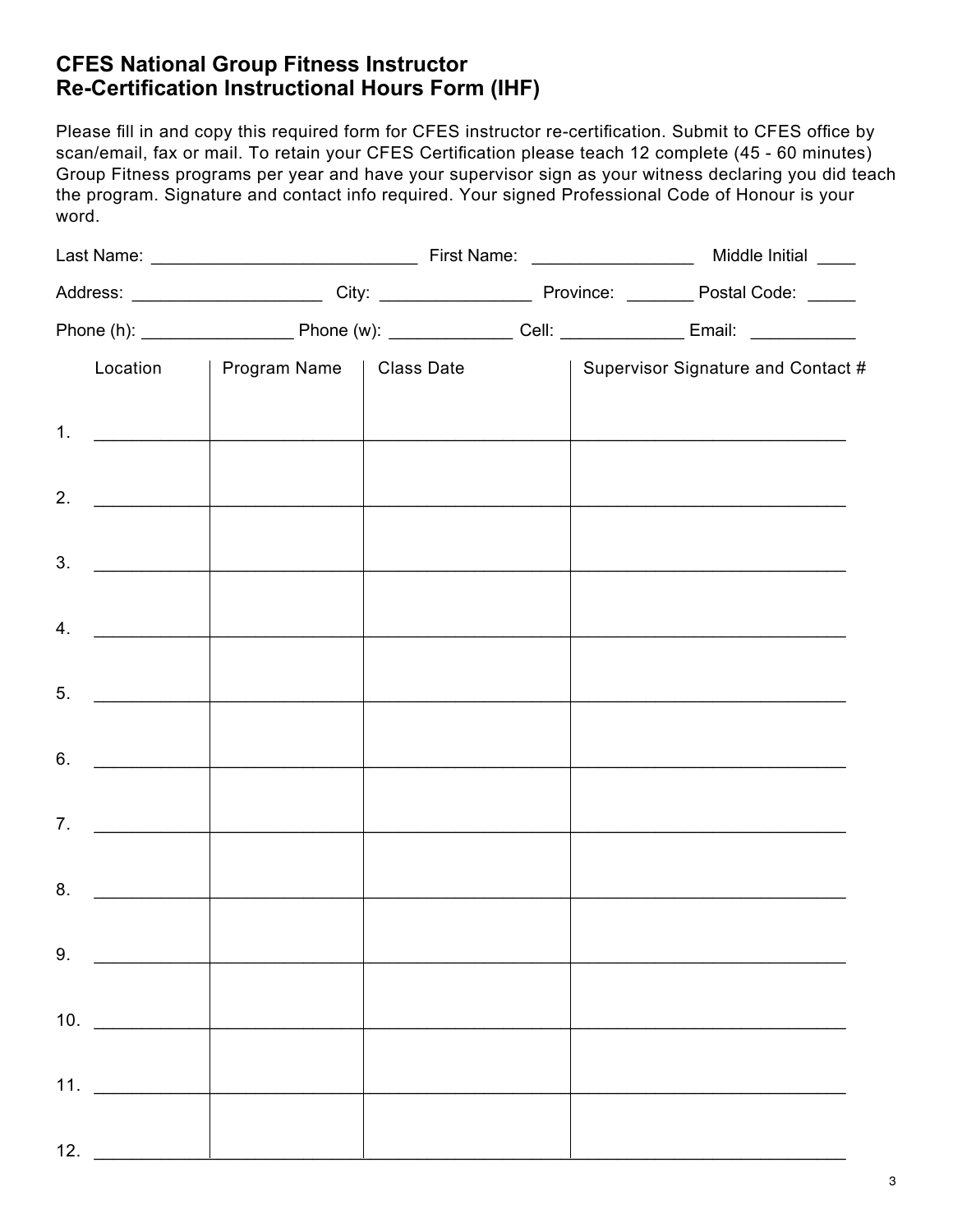## **The CFES National GFI Professional Code of Honour Package**

### **Certification Requirements**

Successfully complete (80% +) of the following CFES program steps or present an equivalent.\*

- 1 CFES Fitness Knowledge Classroom or Home Study Course\*;
- 2 Group Fitness Instructor Classroom Course\*;
- 3. GFI Practicum Classroom Course or Mentorship Program\*;
- 4. National GFI Exam\*;
- 5. National GFI Skills Assessment\*;
- 6. Maintain current CPR-A minimum and Emergency or Standard First Aid Certifications;
- 7 Maintain annual liability insurance (if required);
- 8. Submit to CFES: CFES Certification Application Form, collateral documents and certification fee;
- 9. Receive CFES Group Fitness Instructor Certification.

## **Re-Certification Requirements**

Successfully complete (80% +) of the following or present an equivalent\*.

- 1. Attend eight (8) hours CFES recognized re-certification workshop CECs\*;
- 2. Submit twelve verified group fitness instructional hours\*;
- 3. Maintain CPR; First Aid and annual liability insurance (if insurance required);
- 4. Submit to CFES: CFES Re-Certification Application Form, collateral documents and certification fee;
- 5. Receive CFES Group Fitness Instructor Re-Certification.

Two year re-certification option available

## **Professional Ethics and Conduct Guidelines**

#### **As a CFES Certified Group Fitness Instructor (GFI) I will be expected to meet the following guidelines: Personal Attributes**

- Have an interest, enthusiasm and commitment to excellence in educating, instructing and mentoring;
- Develop and maintain credibility, sincerity with the participants, peers and managers;
- Demonstrate self-motivation and be able to motivate others;
- Maintain good records;
- Possess good time management skills;
- Perform instruction without bias, conflict of interest, self-gains or vested interest in the instruction outcome;
- Have dedicated time to carry out my instructor role, including availability to students outside class time;
- Be a realistic role model, aiming to demonstrate balance; express honesty, integrity and core values.

### **Communication Skills**

- Possess the skill, knowledge, and ability to communicate well with all involved in the program;
- Clarify and present the group fitness instruction in a succinct and meaningful manner;
- Interpret and explain group fitness exercise results to the student;
- Provide an atmosphere that is participant centered, welcoming, caring, supportive and professional;
- Respect privacy and confidentiality during and following your classes and programs;
- Respect professional boundaries regarding appropriate and acceptable language, touching, overall conduct and promotion of programs;
- Understand that swearing, sexual oriented body or verbal language; being untruthful; encouraging gossip; economic maneuvering in sales and copyright infringements are examples of unprofessional or inappropriate conduct.

### **Participant Success:**

- Design, market and present group fitness programs and classes for apparently healthy teens and adults;
- When an individual registers they will fill in the basic health screening forms using CSEP's PAR-Q / PARmed-X and PARmed-X for Pregnancy forms<sup>1</sup> and we will refer clients to the appropriate health/fitness professionals where indicated and to maintain best practices as outlined by the Canadian Fitness Safety Standards <sup>2</sup>;
- Programs and classes will inspire, educate and activate participants to foster a lifelong commitment to active living, fitness and healthy lifestyle;
- Instruction will foster personal participant success based on their realistic personal goals;
- Provide recognition of client at completion of their class set or program in paper, in word, kind deeds.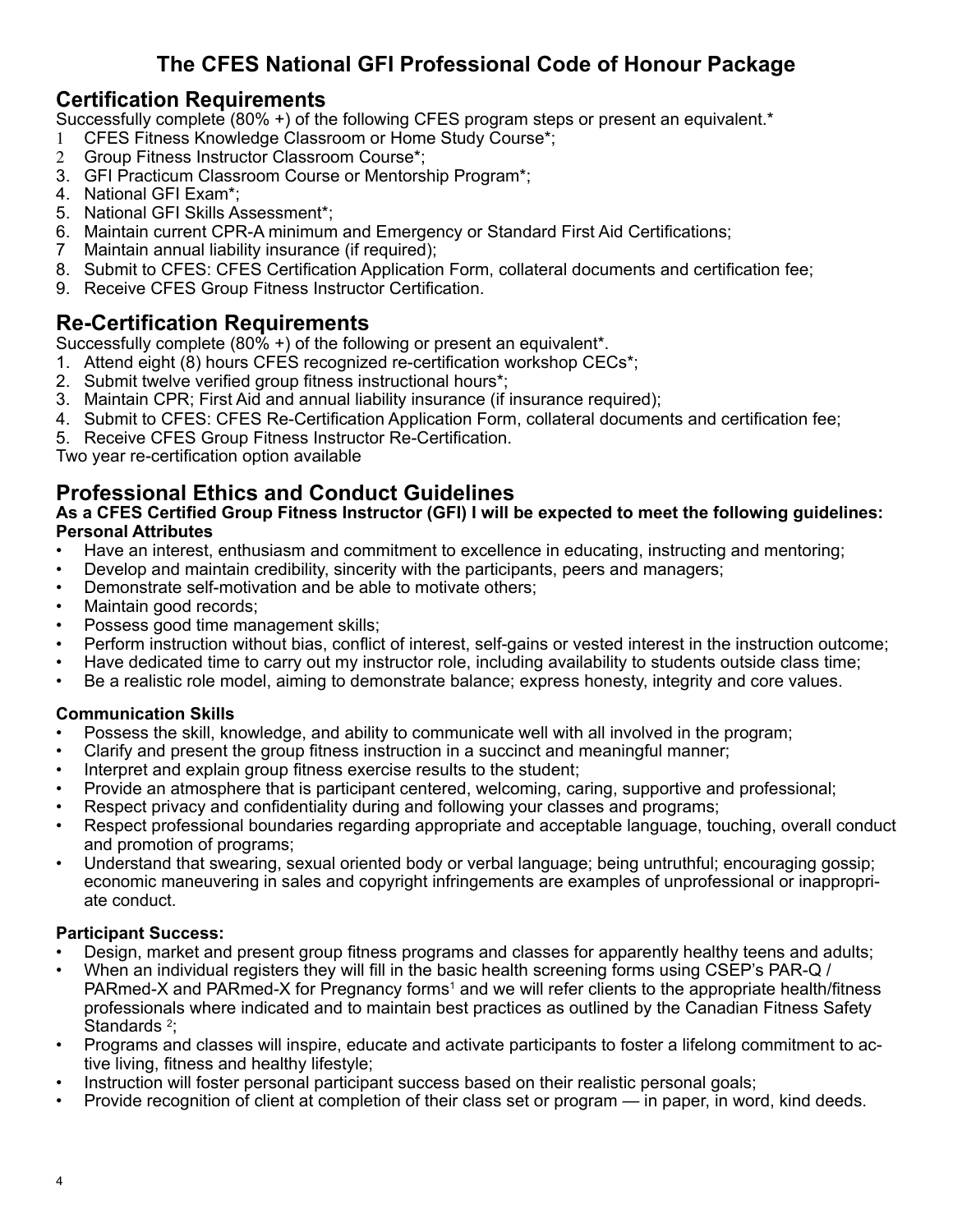### **Technical Skills**

- Understand and instruct within professional scope of practice (see below);
- Have the group fitness skill, knowledge, confidence, and ability in instruction;
- Demonstrate a working knowledge and understanding of the CFES model, mission, direction, and focus, follow CFES professional ethics and conduct guidelines for every group fitness class or program;
- Design and instruct a proper warm-up, a work-out (cardio, strength, endurance) and cool down (flexibility) components for each group fitness class;
- Provide safe, progressive, balanced, technically proficient program components;
- Possess the ability to determine and work with differing styles of participant learning and abilities;
- Be able to make a judgment whether the participant fitness level is appropriate for class level;
- Provide exercise modifications, alternatives meeting the levels and conditions of participants;
- Provide instruction and modifications for the safe use of common group exercise equipment;
- Provide feedback and encouragement that enhances and promotes participant advancement.

### **Program Effectiveness:**

- Promotion provides clear program descriptions, health benefits and variety of progressive choices for ages and health stages, beginners to advanced group fitness participants;
- Conduct group exercise and facility orientation sessions for participants;
- Design progressive group fitness programs for apparently healthy teens and adults that are modifiable for fitness levels and abilities;
- Programs are to produce effective measurable results for the participant;
- Educate regularly with a variety of information for all in class tips, handouts, bulletins, newsletters;
- Respond to individual inquiries and group education on Canada's Food Guide and professionally recognized, credible nutrition resources available on-line and in the community;
- To avoid conflict of interest, it is professional to provide more than one, ideally three, recognized professionals or organizations in answer to participant requests;
- Provide ample opportunity for participants to give feedback on instructor, program, facility. Where deemed reasonable act upon their feedback and let them know they are appreciated for their ideas and interest;
- Keep records of the participant progress and program evaluations; document results for future review.

### **Safety:**

- Have an emergency procedures plan in place where I am teaching, posted in a visible spot with staff, instructor(s) and participants educated in procedures;
- Have or be able to recommend an accredited fitness assessment for interested individuals;
- Participants are asked to sign an informed consent form before entering any program;
- Keep music volume at reasonable levels below 90 decibels, dB and voice100 dB max,10dB above music volume and where possible purchase or use equipment to measure this volume <sup>3</sup>;
- Participants are provided proper instruction for monitoring cardiorespiratory endurance intensity including: correct technique to measure working heart rate in middle of workout, not at the end; how to interpret and use Rate of Perceived Exertion (RPE), as per CFES protocols;
- A target heart rate or perceived exertion chart is on the wall, visible for all to read and ideally provides beats in a 10-second count for beginners, intermediate and advanced levels;
- Participants are shown where water stations, washrooms and emergency exits are. Participants are encouraged to bring water bottles.

### **Professional Credibility:**

- Respect individuality; equality; provide support, include and recognize participants and professionals;
- Promote honesty of feedback, originality of the candidate, and give credit where credit is due;
- Uphold a professional image through conduct and appearance;
- Maintain CFES group fitness instructor re-certification requirements;
- Advance group fitness instructor certification add credentials, attend programs, events, network professionals;
- Keep up to date with exercise trends, safety, new programs, techniques, and current research;
- Have regular evaluations of leadership skills, abilities and conduct from participants, peers and supervisors.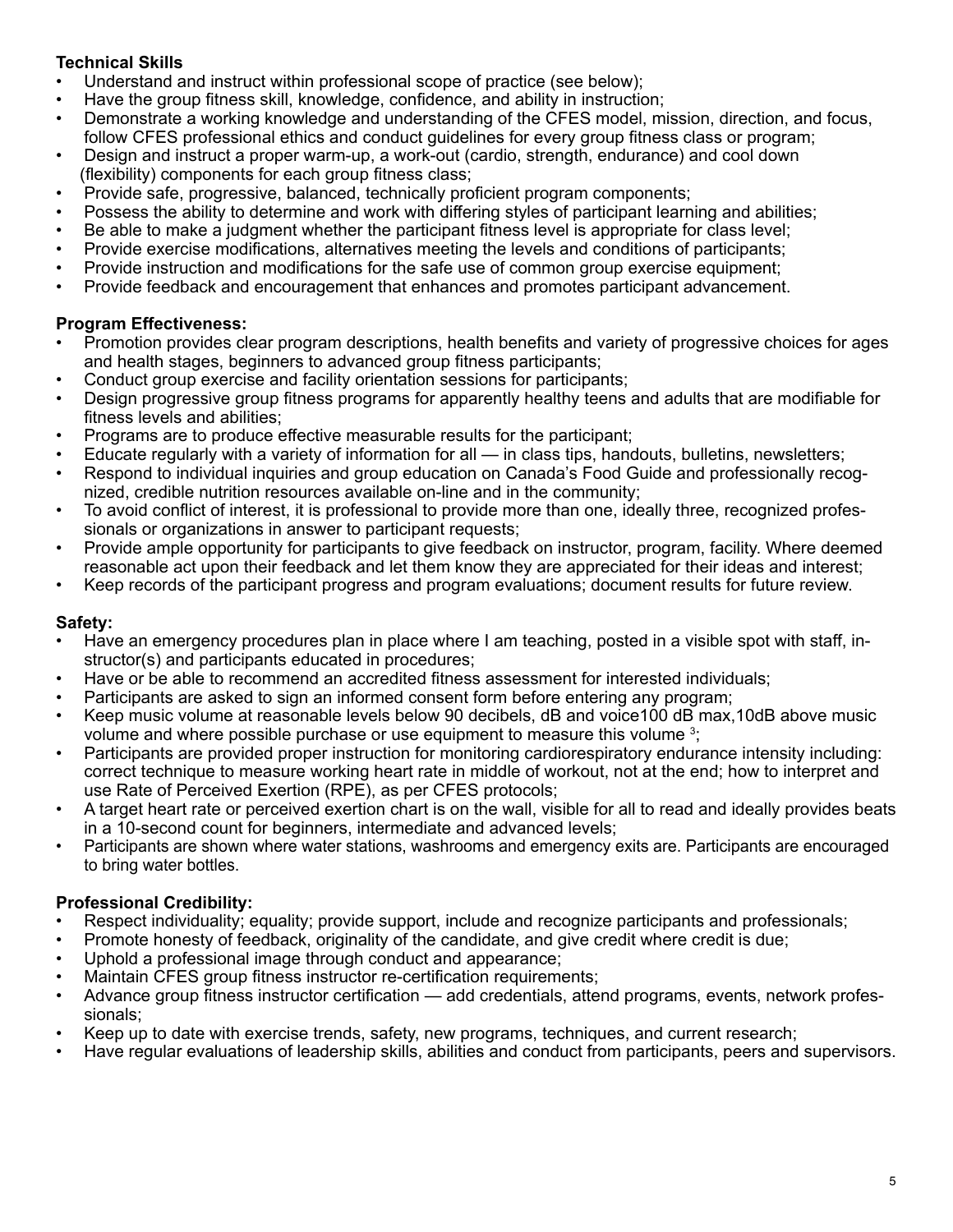## **CFES Group Fitness Instructor Scope of Practice**

The CFES Group Fitness Instructor certification is meant to provide leaders with the competencies necessary to provide individuals with safe, effective, and appropriate land based fitness programs. These fitness classes will be based on the CFES Performance Standards of a CFES Group Fitness Instructor.

### **The CFES Group Fitness Instructor will:**

- Provide appropriate group fitness programs to apparently healthy adults. Apparently healthy adults are (a) those individuals with a clear PAR-Q or (b) those individuals who have been cleared by a qualified health professional (e.g. medical doctor) for unrestricted physical activity using PAR Med-X, PARmed-X for Pregnancy screening tools;
- Provide group fitness programs for participants who have been appropriately screened using the PAR-Q (apparently healthy adults). The PAR-Q must be administered each time someone registers for a new semester or program at the front desk or with the instructor;
- Group fitness programs can be provided for participants that answer 'Yes' on the PAR-Q, as long as they have been medically cleared by a health care professional to participate in 'unrestricted physical activity';
- Provide on-going screening and monitoring of the participants for the duration of the program and provide modifications to accommodate all levels of ability.
- Design, modify, and lead a safe, effective, and appropriate group fitness program to include a warm-up, work-out (cardio, strength, endurance) and cool down (flexibility) components for each class;
- Provide appropriate exercises based on the needs and physical abilities of the participants;
- Incorporate use of appropriate portable equipment based on the participant's needs, physical abilities and personal fitness goals;
- Answer general healthy eating inquiries based on the Canada's Food Guide to Healthy Eating and Canada's Physical Activity Guide to Healthy Active Living. Provide clients with information and support regarding credible online support tools (Dieticians of Canada). Client requests for advanced nutritional information are to be referred to a Registered Dietician;
- The Group Fitness Instructor will NOT provide individualized eating plans or recommendations for supplementation to clients. Clients who indicate interest in these areas will be referred to a Registered Dietician;
- Follow the CFES Professional Ethics and Conduct Guidelines, Scope of Practice, liability education and protection and signed Professional Code of Honour at all times;
- The Group Fitness Instructor will provide safe group fitness programs (proper balance, flow, progression as outlined by CFES protocols) using appropriate exercises and providing modifications based on the needs and physical abilities of participants;
- The Group Fitness Instructor specializes in the delivery of group programs and will not provide individualized, personalized training programs. Participants who request, or graduate to more advanced individualized training are to be referred to qualified and certified Personal Trainers.

## **Liability Insurance and the Fitness Professional**

### **Who needs liability insurance?**

As a Group Fitness Instructor, you have a professional responsibility to teach within your scope of practice and to protect yourself from the possibility of a law suit from a participant who is injured in a program. While a law suit is only credible if there is intentional misconduct or negligence on the part of the instructor which results in damage or loss to the participant, it is prudent for instructors to be covered personally, or through their employer.

## **Procedures to Protect Against a Negligence Suit**

#### **Liability**

• Refers to the responsibility to provide services in a reasonable, prudent manner in accordance with current professional standards.

#### **Negligence**

• Refers to the failure to act as a reasonable and prudent person would under similar circumstances. Negligence is carelessness, inattention, disregard, inadvertence or oversight that was accidental but avoidable.

### **Certification**

- Become certified as an instructor through a provincially and nationally recognized organization like CFES;
- Become certified in CPR and Fitness First Aid. Know emergency procedures for the facility and where the first aid kit is kept;
- Stay current and up to date through continuing education:
- Subscribe to a professionally recognized magazine or journal to keep up on current literature.